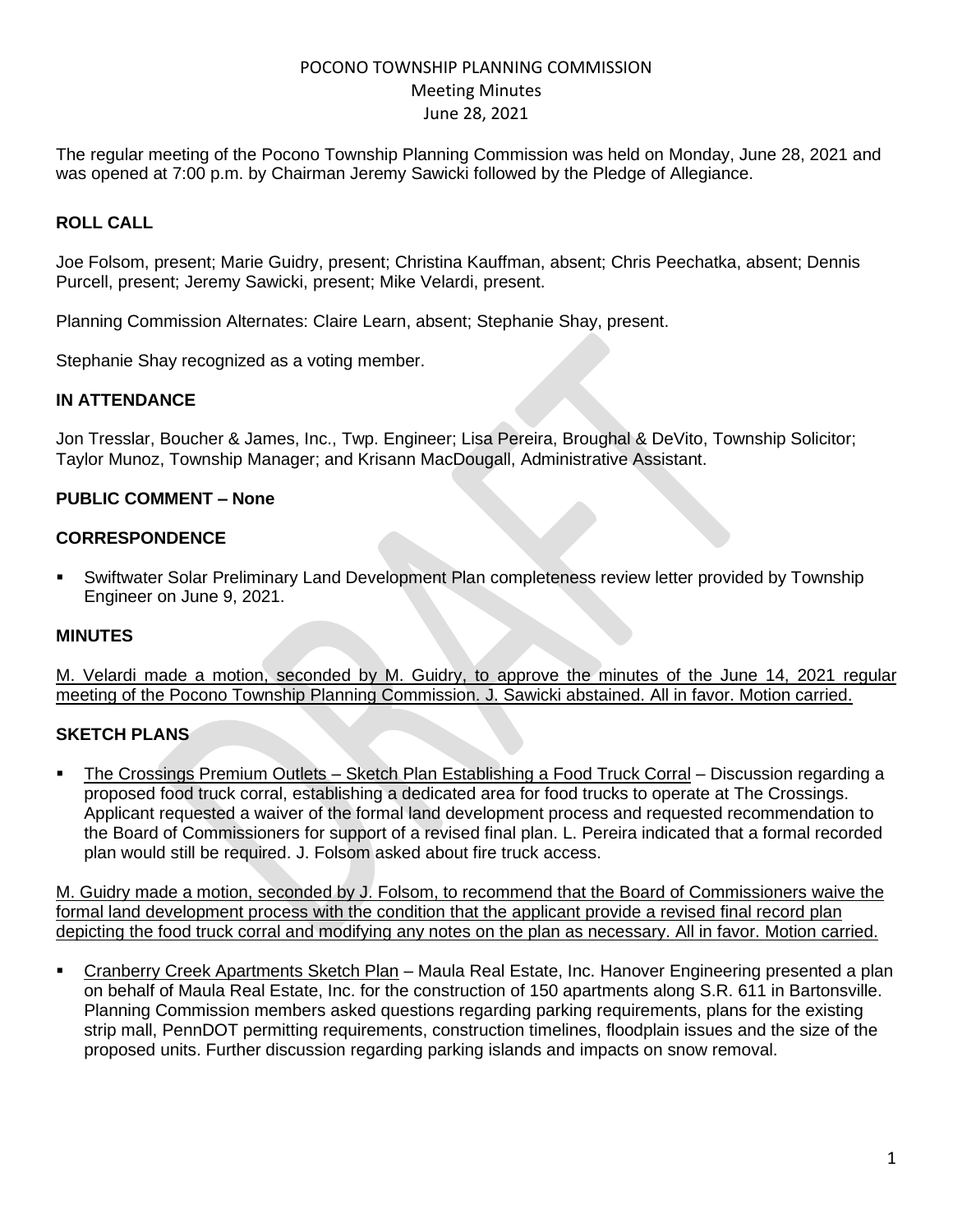### **NEW PLANS**

- J. Folsom made a motion, seconded by M. Guidry, to administratively accept lot line adjustment plans for the Estate of Eudora Hilliard Minor Subdivision. All in favor. Motion carried.
- **Great Wolf Lodge Expansion Land Development Plan Nate Oiler, RKR Hess Engineering, presented** expansion plans on behalf of Great Wolf Lodge and reviewed the documents submitted as part of the land development package. Waiver will be requested for the plan. Indicated there are no major changes from what was submitted in the original sketch plan and expansion will occur under the existing PennDOT HOP. Project will include expanded waterpark, restaurant and hotel facilities. Proposal also includes 30 villa units.

D. Purcell made a motion, seconded by M. Velardi, to administratively accept the Great Wolf Lodge Expansion Land Development Plan. All in favor. Motion carried.

# **FINAL PLANS UNDER CONSIDERATION – None**

### **PRELIMINARY PLANS UNDER CONSIDERATION**

1) Core5 Industrial Partners – Warner Road Warehouse. Plans were administratively accepted at the 4/26/21 P.C. meeting. *Deadline for P.C. consideration is 7/12/2021.*

M. Velardi made a motion, seconded by J. Folsom, to table plans for the Core5 Industrial Partners – Warner Road Warehouse Land Development Plan. All in favor. Motion carried.

Discussion was held and action taken on Core5 waiver requests.

D. Purcell made a motion, seconded by M. Velardi, to recommend a waiver of Sections 390-43.A(6)(e)(2)(a) and 390-43.A(6)(e)(2)(e) of the Township Stormwater and Land Development Ordinance. Roll call: J. Folsom, no; M. Guidry, no; D. Purcell, yes; J. Sawicki, yes; M. Velardi, yes; S. Shay, no. Motion failed.

M. Velardi made a motion, seconded by D. Purcell, to recommend a waiver of Section 390-50.D(5) of the Township Stormwater and Land Development Ordinance. All in favor. Motion carried.

M. Guidry made a motion, seconded by J. Folsom, to recommend a waiver of Section 390-50.D(8) of the Township Stormwater and Land Development Ordinance. Roll call: J. Folsom, yes; M. Guidry, yes; D. Purcell, yes; J. Sawicki, yes; M. Velardi, yes; S. Shay, no. Motion carried.

J. Folsom made a motion, seconded by M. Guidry, to recommend a waiver of Sections 390-55.C.(2)(a), 390- 55.C.(2)(d), 390-55.C.(2)(f) and 390-59.A.(3) of the Township Stormwater and Land Development Ordinance. All in favor. Motion carried.

J. Folsom made a motion, seconded by M. Guidry, to recommend a waiver of Section 390-59.B of the Township Stormwater and Land Development Ordinance. All in favor. Motion carried.

M. Velardi made a motion, seconded by D. Purcell, to recommend a waiver of Section 390-60.C.(4) of the Township Stormwater and Land Development Ordinance. Roll call: J. Folsom, yes; M. Guidry, no; D. Purcell, yes; J. Sawicki, yes; M. Velardi, yes; S. Shay, yes. Motion carried.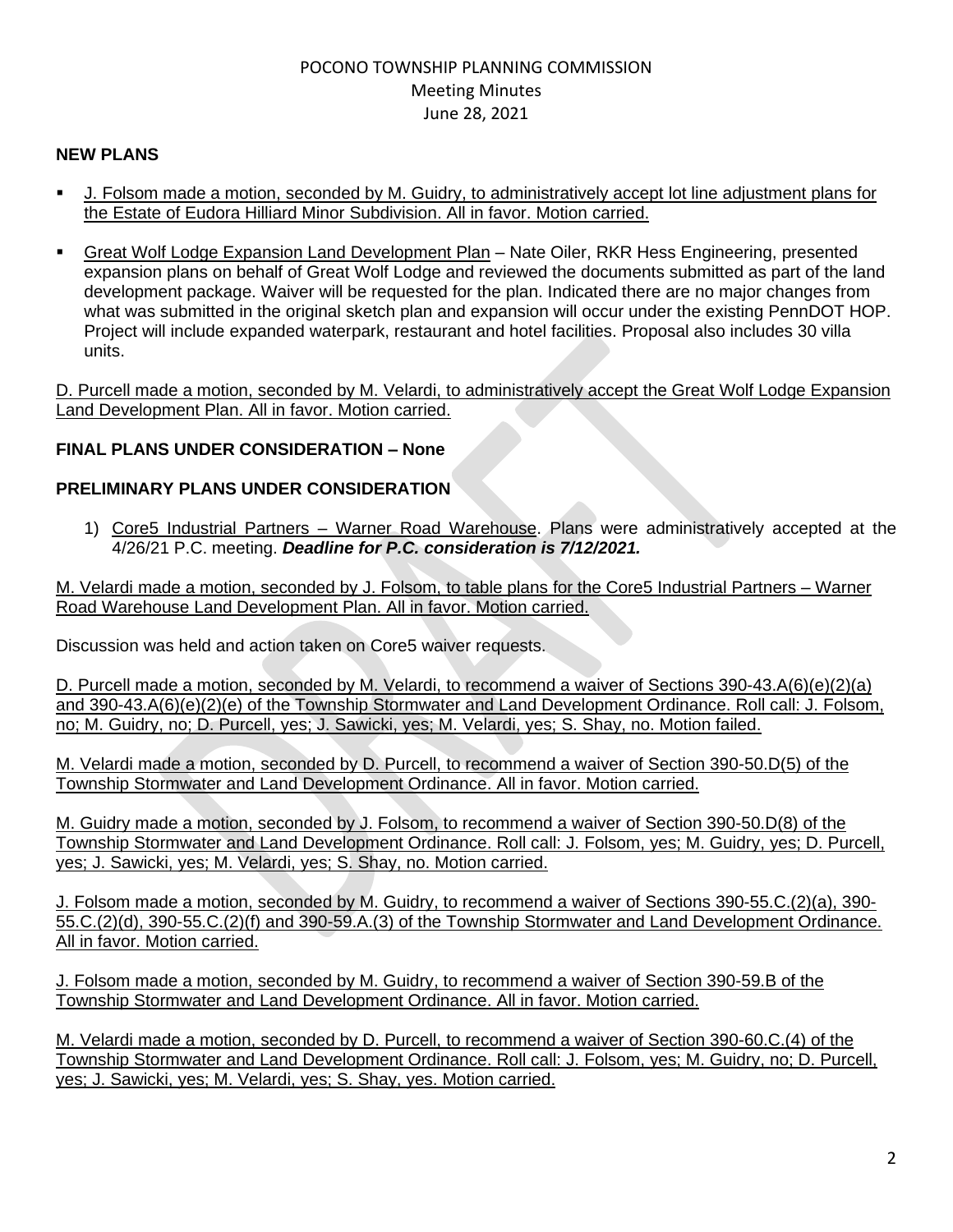D. Purcell made a motion, seconded by M. Velardi, to recommend a waiver of Section 365-8.L of the Township Stormwater and Land Development Ordinance. All in favor. Motion carried.

M. Guidry made a motion, seconded by J. Folsom, to recommend a waiver of Section 365-10.I.(6)(b)(1) & (2) of the Township Stormwater and Land Development Ordinance. All in favor. Motion carried.

J. Folsom made a motion, seconded by M. Velardi, to recommend a waiver of Section 365-10.I.(8)(b) of the Township Stormwater and Land Development Ordinance. All in favor. Motion carried.

J. Folsom made a motion, seconded by M. Velardi, to recommend a waiver of Section 365-10.I.(8)(c) of the Township Stormwater and Land Development Ordinance. All in favor. Motion carried.

J. Folsom made a motion, seconded by M. Guidry, to recommend a waiver of Section 365-11.A.(3) of the Township Stormwater and Land Development Ordinance. All in favor. Motion carried.

M. Guidry made a motion, seconded by J. Folsom, to recommend a waiver of Sections 365-13.B, 365-13.D and Appendix A Design Criteria of the Township Stormwater and Land Development Ordinance, allowing NOAA Atlas 14 rainfall data to be utilized as part of the stormwater management analysis to be consistent with the NPDES Application calculations. All in favor. Motion carried.

2) Camp Lindenmere Land Development – Expansion of existing camp facilities – Plans were administratively accepted at the 11/9/2020 P.C. meeting. 90-day extension request received on 4/19/21 extending to 8/8/21. *Deadline for P.C. consideration is 7/26/2021.*

J. Folsom made a motion, seconded by M. Guidry, to table plans for the Camp Lindenmere Land Development Plan. All in favor. Motion carried.

3) Northridge at Camelback Phases 11-16 – Plans were administratively accepted at the 5/10/21 P.C. meeting. *Deadline for P.C. consideration is 7/26/2021.*

J. Folsom made a motion, seconded by M. Guidry, to table plans for the Northridge at Camelback Phases 11- 16 land development plan. All in favor. Motion carried.

4) Swiftwater Solar Land Development Plan - Plans were administratively accepted at the 6/14/21 P.C. meeting. *Deadline for P.C. consideration is 8/23/2021.*

M. Guidry made a motion, seconded by J. Folsom, to table plans for the Swiftwater Solar land development plan. All in favor. Motion carried.

# **PRESENTATION OF SPECIAL EXCEPTIONS, CONDITIONAL USE, ET AL, APPLICATIONS – None**

### **PRIORITY LIST/ORDINANCES – None**

### **UNFINISHED BUSINESS – None**

#### **ZONING HEARING BOARD SCHEDULE**

▪ Appeal of Ryan N. Possinger – ZHB to meet to render a decision at 5:00 p.m. on Wednesday, June 30, 2021 concerning the Zoning Officer's revocation of permit to enlarge an existing sign on property owned by Appellant located off Rimrock Road in Pocono Township.